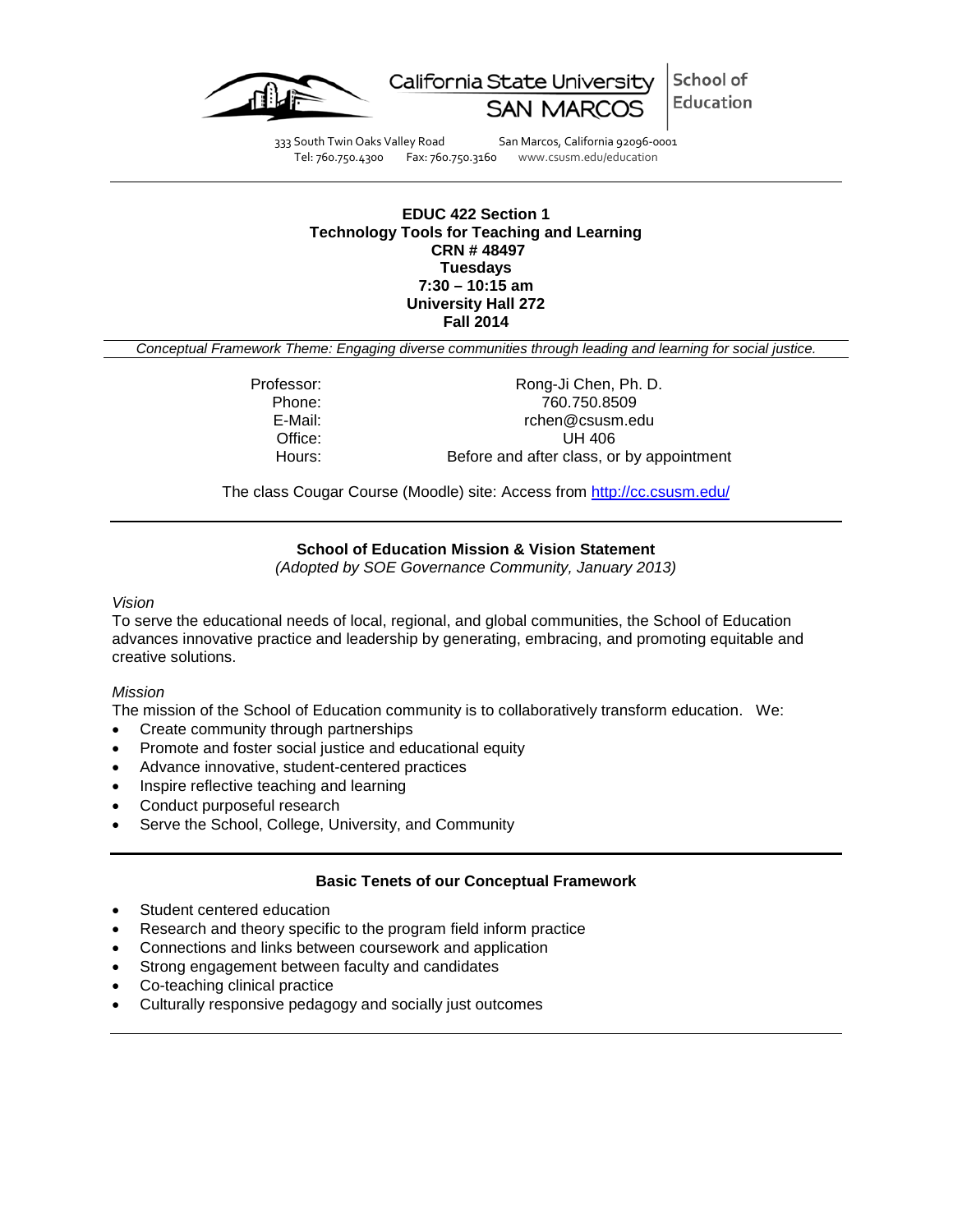### **COURSE DESCRIPTION**

Focuses on knowledge and skills necessary to apply education oriented productivity tools, graphic organizers, database and spreadsheets, presentation tools, school-appropriate multimedia tools, and communication tools. *The course meets the technology prerequisite skill requirement for entering the credential program.*

Chen: This course is designed for teacher candidates who have met the campus-wide Computer Competency Requirement (CCR) or have pre-requisite skills equal to the CCR and anticipate entrance into the teacher preparation program. This three-unit course partially fulfills the technology competencies as identified by the California Commission on Teacher Credentialing (CCTC) and the School of Education's Teacher Performance Expectations (TPEs) in technology, and is being considered for satisfying the Computer Integration Requirement (CIR) for the Liberal Studies Program.

The EDUC 422 course prepares teacher candidates to apply specific educational technology-based applications in methods courses for implementation in teaching and learning with students as well as to their own professional growth. When entering the teacher education program, School of Education faculty assume teacher candidates have competency in the applications covered in this course, and, therefore, will make assignments requiring teacher candidates to apply these skills.

### **Course Prerequisites**

Students need to have basic computing knowledge and skills such as word processing, file and folder organization and storage, and e-mail and the Internet, It is recommended that students complete a fundamental computer literacy course with a grade B or higher in the last 12 months.

### **Course Objectives**

Teacher candidates will demonstrate competency in:

- Meeting the National Educational Technology Standards for Teachers (NETS•T) outlined below at a basic level of proficiency;
- Using a variety of educational technology tools that are applied in teaching and learning within the credential program and used in public school settings; and
- Setting up an electronic portfolio using Taskstream and demonstrating proficiencies in all five areas of NETS•T.

### **Required Supplies**

There is no required text for this course. Instead, you will need the following:

- ISTE online student membership.
- Taskstream membership: [http://www.taskstream.com.](http://www.taskstream.com/)
- One mass storage device, e.g., USB flash drive (8 GB or larger)
- Use of a digital video camera for the video project. A personal camcorder/camera or mobile device may be use. Check-out is available from Kellogg library on  $2<sup>nd</sup>$  floor.

It is not necessary to purchase the educational software, as many of the specific software titles are available on the Web in demo-version and/or available on campus.

### **Recommended Text (optional)**

Solomon, G., & Schrum, L. (2014). *Web 2.0 how-to for educators* (2<sup>nd</sup> ed.). Washington, DC: International Society for Technology in Education.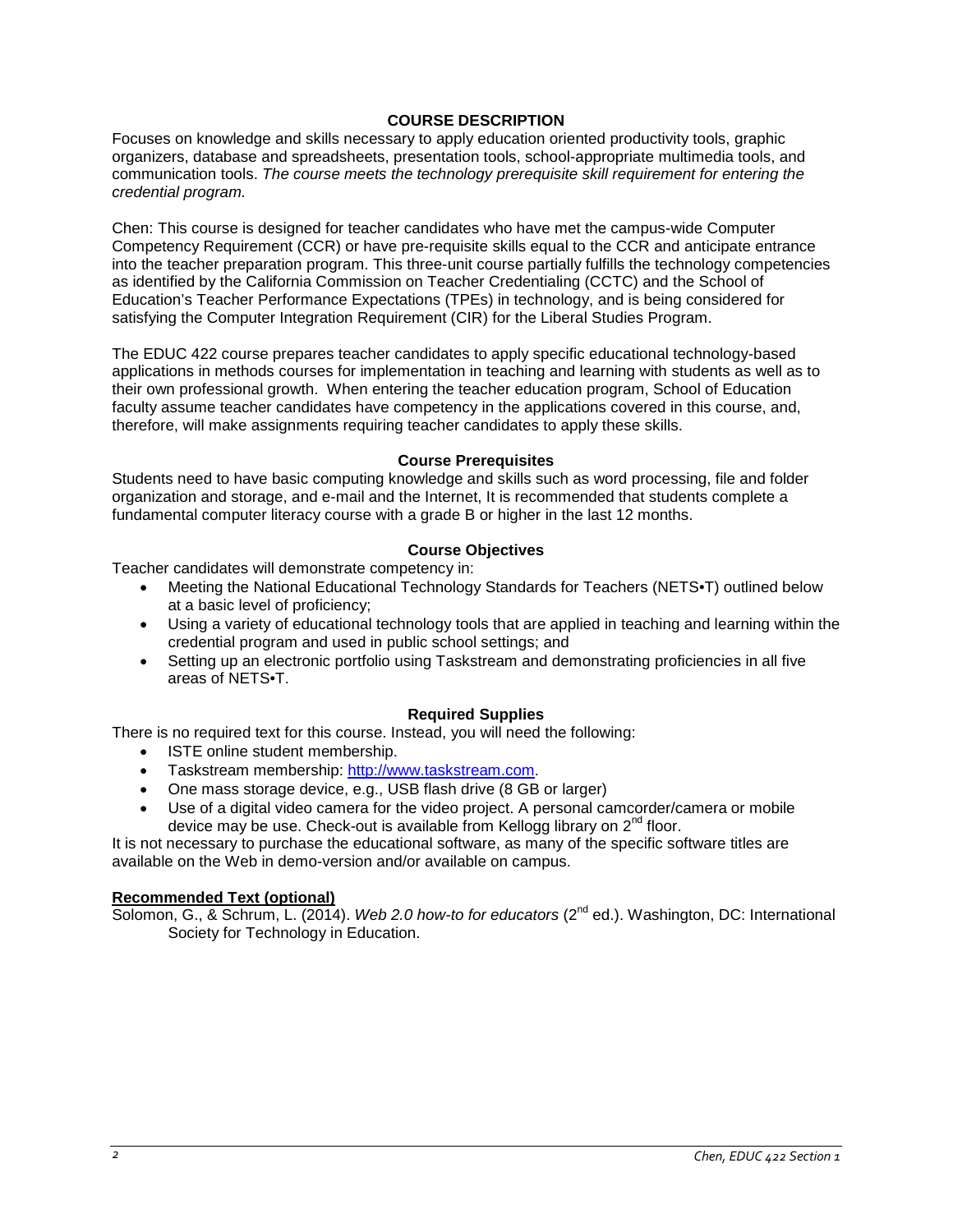# **STUDENT LEARNING OUTCOMES**

### **Teacher Performance Expectation (TPE) Competencies**

This course is designed to help teachers seeking a California teaching credential to develop the skills, knowledge, and attitudes necessary to assist schools and district in implementing effective programs for all students. The successful candidate will be able to merge theory and practice in order to realize a comprehensive and extensive educational program for all students. You will be required to formally address:

TPE 14: CSUSM Educational Technology (based on ISTE NETS•T: see below)

The following TPEs are also addressed in this course:

- TPE 4 Making Content Accessible (NETS•T I and II)
- TPE 5 Student Engagement (NETS•T I and II)
- TPE 6 Developmentally Appropriate Teaching Practices (NETS•T I and II)
- TPE 7 Teaching English Language Learners (NETS•T II and IV)
- TPE 12 Professional, Legal, and Ethical Obligations (NETS. IV)
- TPE 13 Professional Growth (NETS•T V)

The course also addresses Special Education Standards by California Commission on Teacher Credentialing:

- Multiple and Single Subject Program Standard 13: Preparation to Teach Special Populations (Students with Special Needs) in the General Education Classroom
- Preliminary Education Specialist Program Design Standard 6: Using Educational and Assistive **Technology**

### **ISTE National Educational Technology Standards (NETS•T) and Performance Indicators for Teachers**

Effective teachers model and apply the National Educational Technology Standards for Students (NETS•S) as they design, implement, and assess learning experiences to engage students and improve learning; enrich professional practice; and provide positive models for students, colleagues, and the community. All teachers should meet the following standards and performance indicators. Teachers:

# **I. Facilitate and Inspire Student Learning and Creativity**

Teachers use their knowledge of subject matter, teaching and learning, and technology to facilitate experiences that advance student learning, creativity, and innovation in both face-to-face and virtual environments. Teachers:

- **a.** promote, support, and model creative and innovative thinking and inventiveness
- **b.** engage students in exploring real-world issues and solving authentic problems using digital tools and resources
- **c.** promote student reflection using collaborative tools to reveal and clarify students' conceptual understanding and thinking, planning, and creative processes
- **d.** model collaborative knowledge construction by engaging in learning with students, colleagues, and others in face-to-face and virtual environments

### **II. Design and Develop Digital-Age Learning Experiences and Assessments**

Teachers design, develop, and evaluate authentic learning experiences and assessments incorporating contemporary tools and resources to maximize content learning in context and to develop the knowledge, skills, and attitudes identified in the NETS•S. Teachers:

- **a.** design or adapt relevant learning experiences that incorporate digital tools and resources to promote student learning and creativity
- **b.** develop technology-enriched learning environments that enable all students to pursue their individual curiosities and become active participants in setting their own educational goals, managing their own learning, and assessing their own progress
- **c.** customize and personalize learning activities to address students' diverse learning styles, working strategies, and abilities using digital tools and resources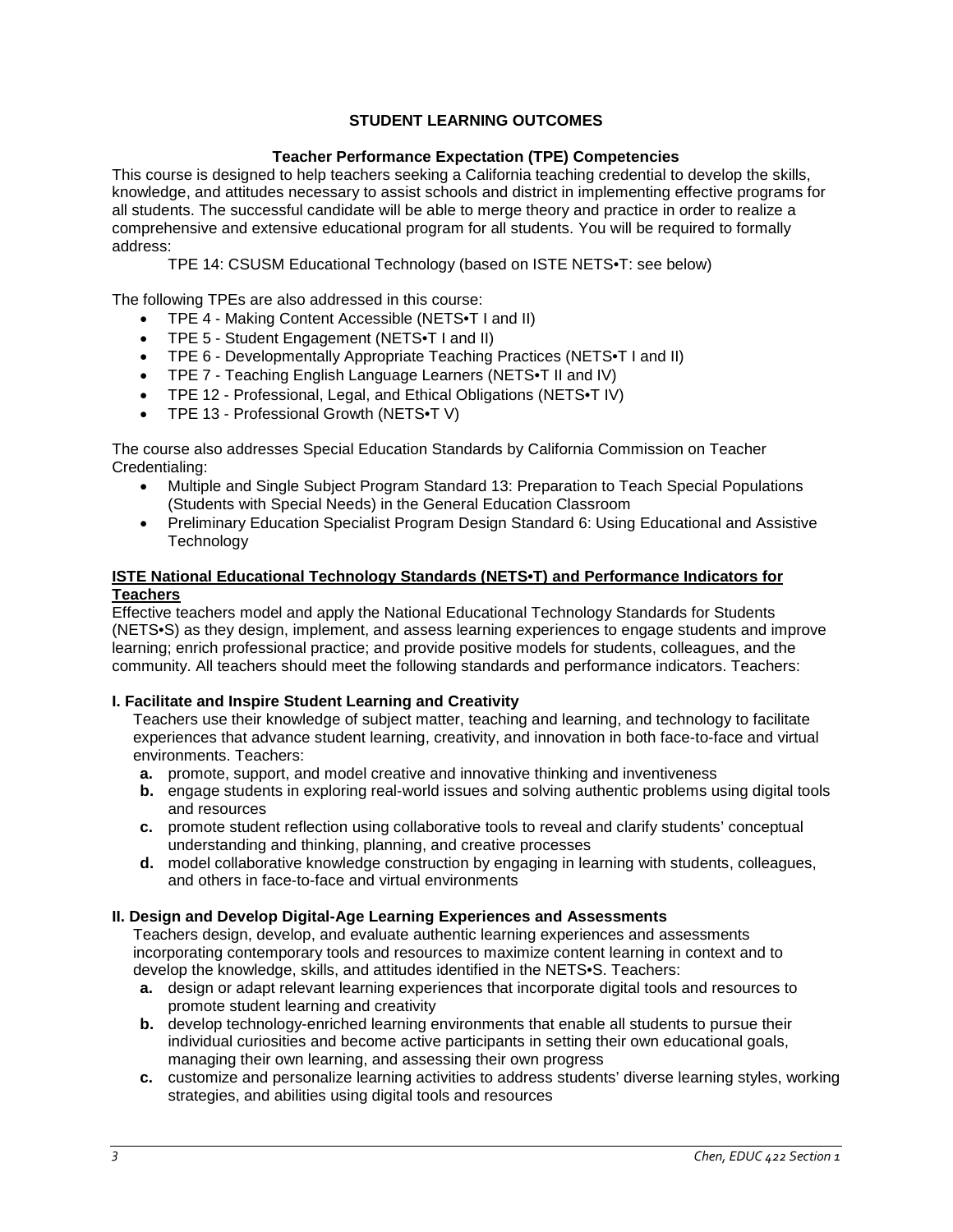**d.** provide students with multiple and varied formative and summative assessments aligned with content and technology standards and use resulting data to inform learning and teaching

# **III. Model Digital-Age Work and Learning**

Teachers exhibit knowledge, skills, and work processes representative of an innovative professional in a global and digital society. Teachers:

- **a.** demonstrate fluency in technology systems and the transfer of current knowledge to new technologies and situations
- **b.** collaborate with students, peers, parents, and community members using digital tools and resources to support student success and innovation
- **c.** communicate relevant information and ideas effectively to students, parents, and peers using a variety of digital-age media and formats
- **d.** model and facilitate effective use of current and emerging digital tools to locate, analyze, evaluate, and use information resources to support research and learning

# **IV. Promote and Model Digital Citizenship and Responsibility**

Teachers understand local and global societal issues and responsibilities in an evolving digital culture and exhibit legal and ethical behavior in their professional practices. Teachers:

- **a.** advocate, model, and teach safe, legal, and ethical use of digital information and technology, including respect for copyright, intellectual property, and the appropriate documentation of sources
- **b.** address the diverse needs of all learners by using learner-centered strategies and providing equitable access to appropriate digital tools and resources
- **c.** promote and model digital etiquette and responsible social interactions related to the use of technology and information
- **d.** develop and model cultural understanding and global awareness by engaging with colleagues and students of other cultures using digital-age communication and collaboration tools

# **V. Engage in Professional Growth and Leadership**

Teachers continuously improve their professional practice, model lifelong learning, and exhibit leadership in their school and professional community by promoting and demonstrating the effective use of digital tools and resources. Teachers:

- **a.** participate in local and global learning communities to explore creative applications of technology to improve student learning
- **b.** exhibit leadership by demonstrating a vision of technology infusion, participating in shared decision making and community building, and developing the leadership and technology skills of others
- **c.** evaluate and reflect on current research and professional practice on a regular basis to make effective use of existing and emerging digital tools and resources in support of student learning
- **d.** contribute to the effectiveness, vitality, and self-renewal of the teaching profession and of their school and community

*ISTE (International Society for Technology in Education), 2008* [\(http://www.iste.org/docs/pdfs/nets-t](http://www.iste.org/docs/pdfs/nets-t-standards.pdf)[standards.pdf\)](http://www.iste.org/docs/pdfs/nets-t-standards.pdf)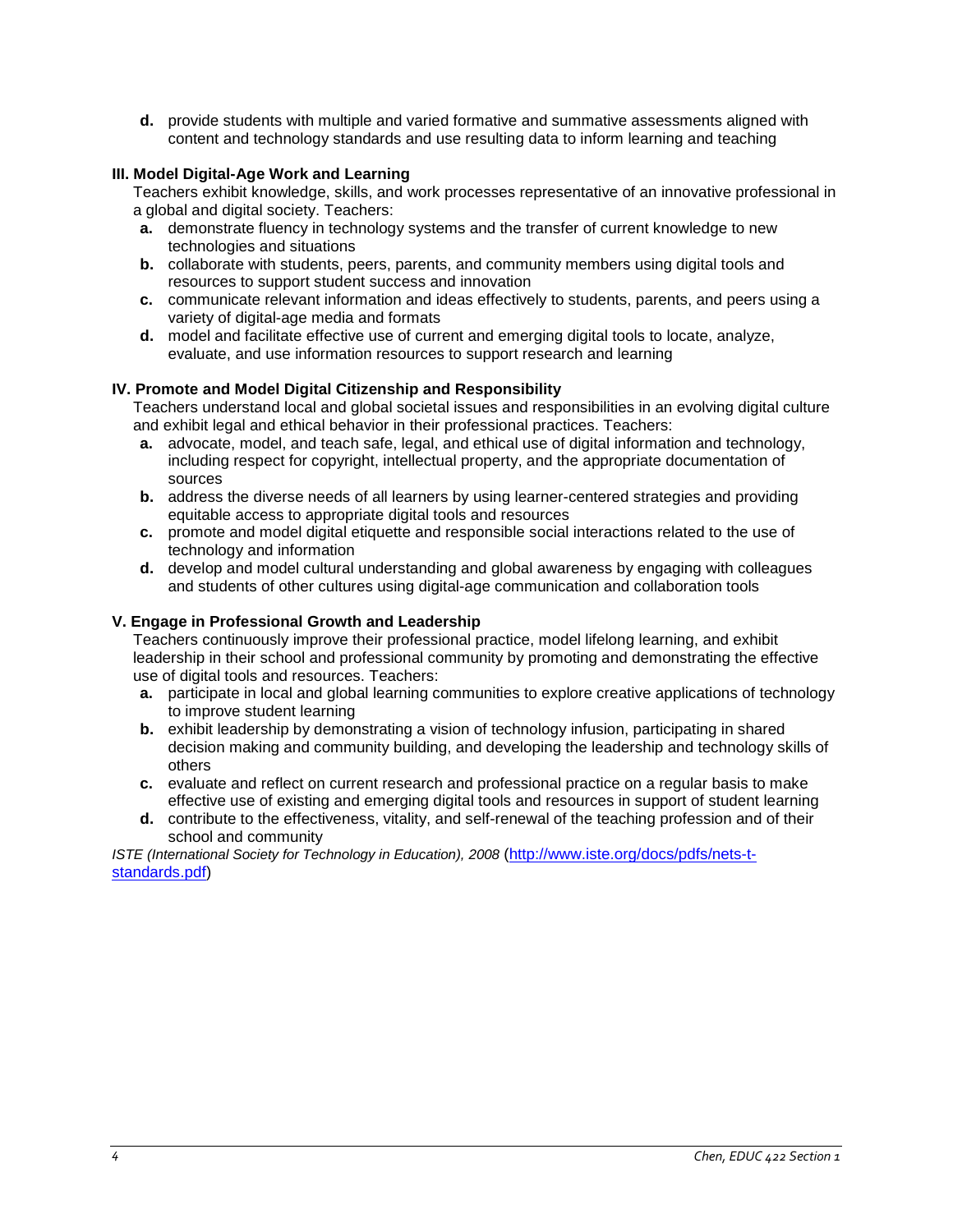# **GENERAL CONSIDERATIONS**

### **School of Education Attendance Policy**

Due to the dynamic and interactive nature of courses in the School of Education, all candidates are expected to attend all classes and participate actively. At a minimum, candidates must attend more than 80% of class time, or s/he may not receive a passing grade for the course at the discretion of the instructor. Individual instructors may adopt more stringent attendance requirements. Should the candidate have extenuating circumstances, s/he should contact the instructor as soon as possible. *(Adopted by the COE Governance Community, December, 1997).*

Teacher education is a professional preparation program. We practice positive professional dispositions. In addition, there will be discussion in each session. Active participation is important for the collective learning of the class members.

According to the above policy and conditions, students missing more than one class session (including online module) cannot earn an A or A-. Students missing more than two class sessions cannot earn a B or B+. Students missing more than three classes cannot earn a C+. Arriving late or leaving early by more than 20 minutes counts as an absence. Notifying the instructor does not constitute an excuse. All assignments must be turned in on due date even in case of an absence. If extraordinary circumstances occur, please communicate with the instructor.

In addition to attending course sessions, students may need to use campus resources for some assignments. All students must plan times they can work in labs on campus. Students are required to check campus resources and availability of labs. Mac computers are available in ACD 202, ACD 211, UH 271, UH 272, UH 273, and SCI2 306 in addition to other locations such as the library  $2^{nd}$  floor. Students are required to use campus issued-email accounts and check email and the class Cougar Course (Moodle) site at least two times per week to communicate with instructor and peers.

### **Professional Dispositions**

The California State University San Marcos School of Education fosters the development of the following professional dispositions among our students:

- *Social Justice and Equity*: Candidates appreciate the languages, communities, and experiences learners bring to the classroom. Candidates advocate for and support marginalized communities and individuals.
- *Collaboration*: Candidates learn and practice the skills of collaboration in their coursework and use them in their professional interactions with students, colleagues, parents, caregivers and those in the wider community.
- *Critical Thinking*: Candidates analyze various professional contexts, resulting in more informed decision-making about professional practice.
- *Professional Ethics*: Candidates learn to make and act on well-reasoned, principled judgments.
- *Reflective Teaching and Learning*: Candidates critically review their professional practice and the impact it has on student success.
- *Life-Long Learning*: Candidates are committed to actively seeking new knowledge, skills and experiences throughout their career.

(adopted by the COE Governance Community on January 19, 2007)

# **CSUSM Academic Honesty Policy**

"Students will be expected to adhere to standards of academic honesty and integrity, as outlined in the Student Academic Honesty Policy. All written work and oral presentation assignments must be original work. All ideas/materials that are borrowed from other sources must have appropriate references to the original sources. Any quoted material should give credit to the source and be punctuated with quotation marks.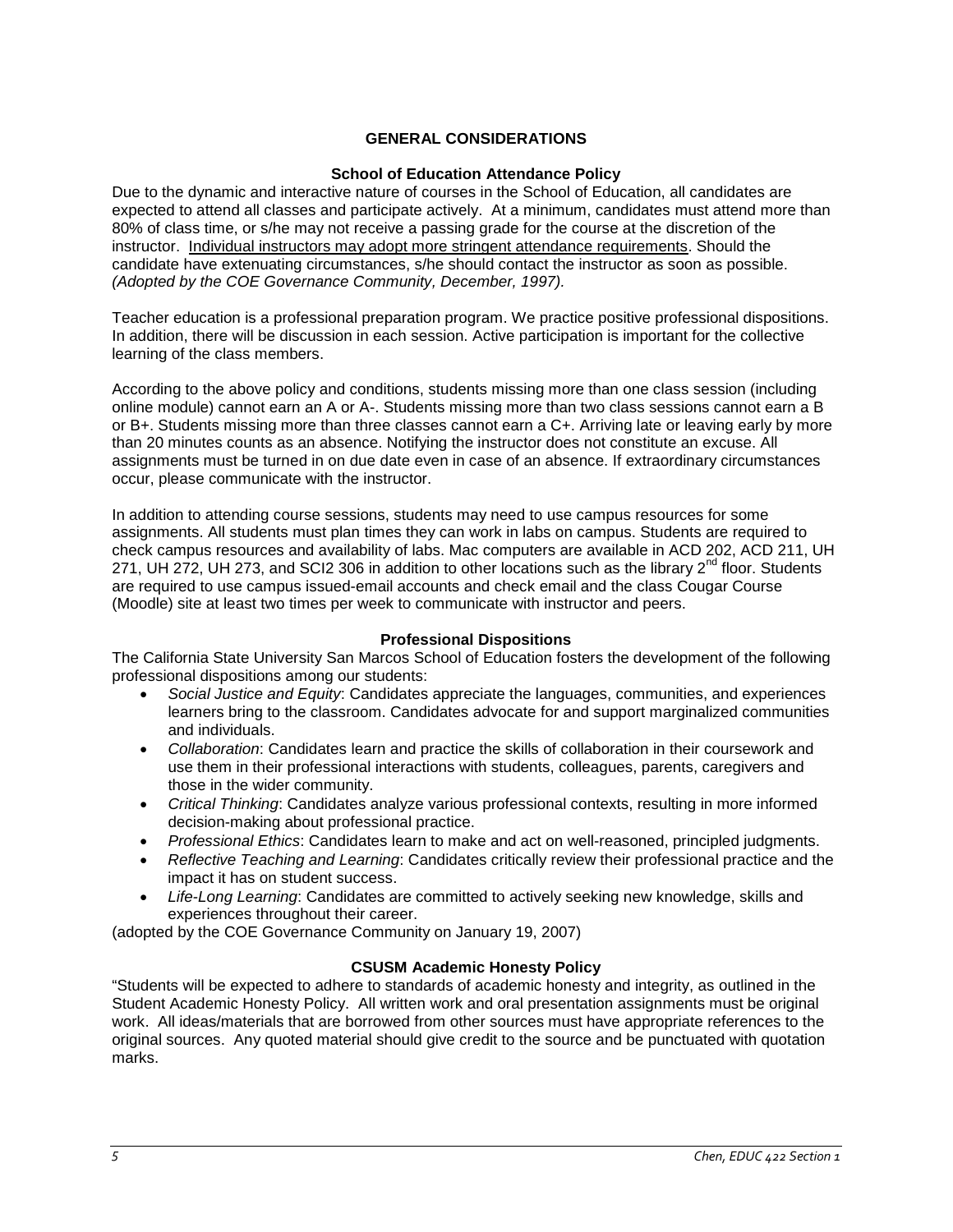Students are responsible for honest completion of their work including examinations. There will be no tolerance for infractions. If you believe there has been an infraction by someone in the class, please bring it to the instructor's attention. The instructor reserves the right to discipline any student for academic dishonesty in accordance with the general rules and regulations of the university. Disciplinary action may include the lowering of grades and/or the assignment of a failing grade for an exam, assignment, or the class as a whole."

Incidents of Academic Dishonesty will be reported to the Dean of Students. Sanctions at the University level may include suspension or expulsion from the University.

### **Plagiarism:**

As an educator, it is expected that each candidate will do his/her own work, and contribute equally to group projects and processes. Plagiarism or cheating is unacceptable under any circumstances. If you are in doubt about whether your work is paraphrased or plagiarized see the Plagiarism Prevention for Students website [http://library.csusm.edu/plagiarism/index.html.](http://library.csusm.edu/plagiarism/index.html) If there are questions about academic honesty, please consult the University catalog.

### **Students with Disabilities Requiring Reasonable Accommodations**

Candidates with disabilities who require reasonable accommodations must be approved for services by providing appropriate and recent documentation to the Office of Disable Student Services (DSS). This office is located in Craven Hall 4300, and can be contacted by phone at (760) 750-4905, or TTY (760) 750-4909. Candidates authorized by DSS to receive reasonable accommodations should meet with their instructor during office hours or, in order to ensure confidentiality, in a more private setting.

# **All University Writing Requirement**

The CSUSM writing requirement of 2500 words is met through the completion of course assignments. Therefore, all writing will be looked at for content, organization, grammar, spelling, and format.

If needed, it is suggested that you make an appointment with the Writing Center [\(http://www.csusm.edu/writing\\_center/\)](http://www.csusm.edu/writing_center/) to seek help with writing skills before submitting your written assignments.

# **Course Assignments, Requirements, and Grading Standards**

### **Part I. Attendance & Professional Dispositions (20 points)**

See the attendance policy and professional dispositions above (pages 4-5).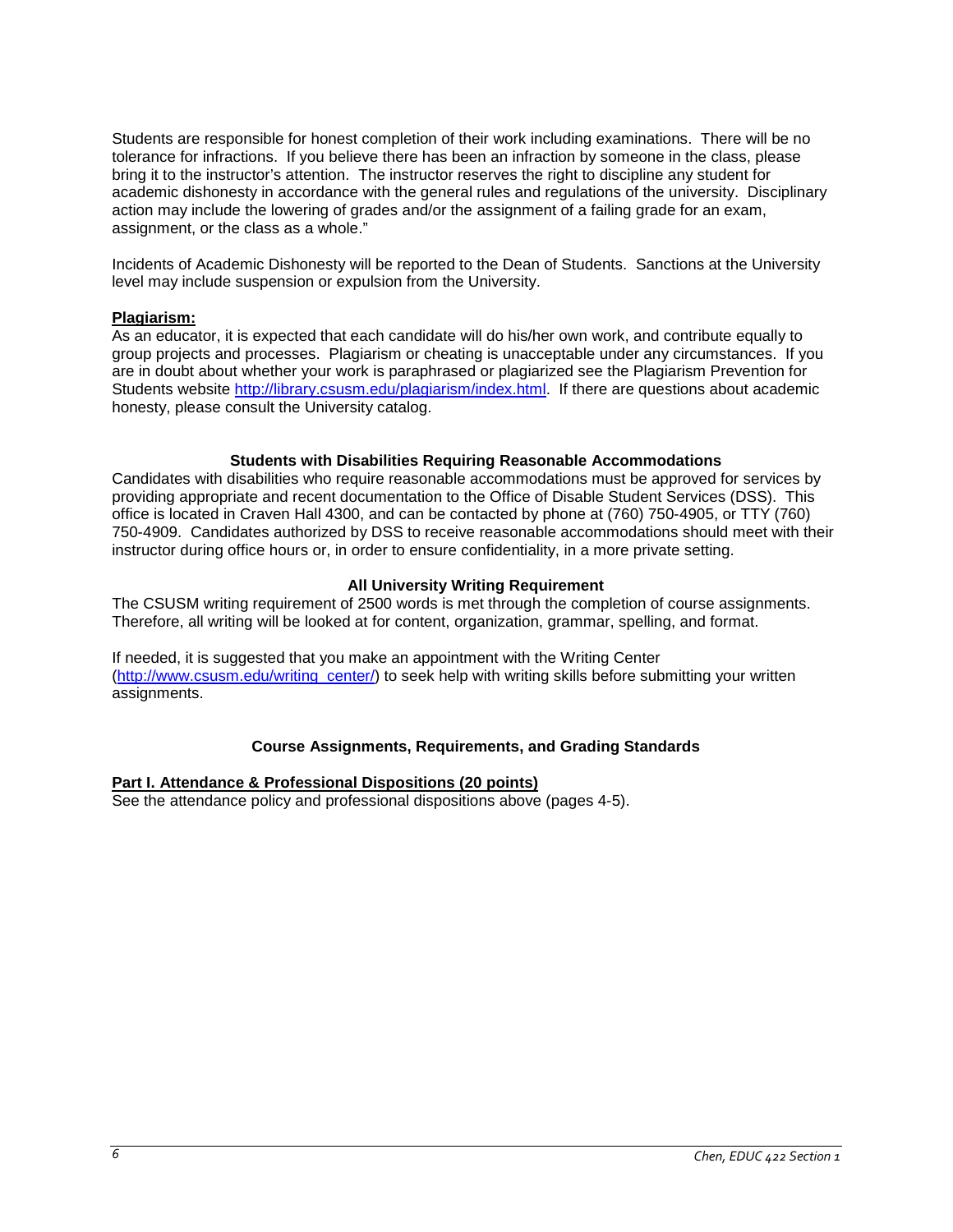# **Part II. Assignments**

| <b>Assignment</b>     | <b>Description</b>                                                                                                         | Pt | <b>Due</b>   |
|-----------------------|----------------------------------------------------------------------------------------------------------------------------|----|--------------|
|                       |                                                                                                                            | S  |              |
| Taskstream<br>account | Students are required to obtain a TaskStream account for their<br>electronic portfolio and TPA tasks.                      | 3  | 9/2          |
| Reading               | Reflect on course readings related to NETS and current issues in                                                           | 32 | varied       |
| reflections &         | educational technology; maintain professional blogs, contribute to                                                         |    | dates        |
| comments              | online discussions, and apply Netiquette in the process.                                                                   |    |              |
| Introduction          | Post a self-introduction on the class discussion forum. Respond to                                                         | 5  | post 9/2     |
|                       | peers' postings. This is for community building.                                                                           |    | replies 9/9  |
| Google Drive          | Students use tools on Google Drive and collaborate on projects.                                                            | 10 | Form 9/16    |
| collaboration         | Each group will also share their learning with the whole class by                                                          |    | Report       |
|                       | means of oral presentation and posting artifacts and resources.                                                            |    | 9/23         |
| Mobile learning       | Students apply concepts of mobile learning and apps to facilitate<br>children's learning.                                  | 10 | 9/30         |
| Information           | Students organize and manage online resources for projects and                                                             | 10 | 10/7         |
| literacy & Diigo      | share with others by means of Diigo social bookmarks. The                                                                  |    |              |
|                       | assignment requires critical evaluation of educational web sites.                                                          |    |              |
| Prezi                 | Students create a cloud-based presentation on an educational                                                               | 10 | 10/7         |
|                       | topic, incorporating text, images, videos, & other media on a Prezi                                                        |    |              |
|                       | canvas.                                                                                                                    |    |              |
| Personal learning     | Students use Web 2.0 tools to build a personal learning network                                                            | 10 | 10/14        |
| network               | and engage in collaborative learning and professional growth.                                                              |    |              |
| Teacher website       | Students create an appealing, newsworthy, and interesting Web                                                              | 10 | part1        |
|                       | site for students and parents to support learning. Graphics,                                                               |    | 10/21        |
|                       | content, and layout will be considered and assessed. Must                                                                  |    | part 2 12/9  |
|                       | address copyright!                                                                                                         |    | draft 10/28  |
| TPE 14 portfolio      | Students reflect on NETS and select course artifacts to show                                                               | 40 | final $12/2$ |
| Video project         | evidence for meeting TPE 14, which is based on NETS.T.<br>Students will learn how to use digital video cameras, edit video | 20 | 11/11        |
|                       | clips, and produce a video for classroom use.                                                                              |    |              |
| <b>Tracking sheet</b> | Planning and organizing documents to prepare electronic portfolio.                                                         | 5  | 12/2         |
|                       | Files are matched to the NETS under TPE 14, and documentation                                                              |    |              |
|                       | of file naming and organizing is required.                                                                                 |    |              |
| Digital citizenship   | Students explore issues concerning identity safety, cyber bullying,                                                        | 15 | part 1       |
| & cyber safety        | cyber predators, piracy, copyright, fair use, and plagiarism. They                                                         |    | 12/2, part   |
|                       | will become knowledgeable about digital citizenship featured in                                                            |    | 2 1 2 / 9    |
|                       | NETS.T.                                                                                                                    |    |              |
| Computational         | Students explore computational thinking and use Scratch to create                                                          | 10 | 12/9         |
| thinking              | an inspiring educational project.                                                                                          |    |              |

Assignments subtotal 190 points + Attendance & professional dispositions 20 points = 210 points.

Detailed information is provided on Cougar Courses. Please note that modifications may occur at the discretion of the instructor. In addition to the assignments described above, performance assessment will be on student's cooperation and flexibility in response to unforeseen challenges and student's ability to perform tasks using a variety of technology tools.

# **Assignment Policy**

All assignments, requirements, due dates and scoring rubrics will be available through Cougar Courses. *You are responsible to successfully submit all assignments, review instructor's feedback, and track your grades and progress in the course.* In order to successfully complete this course, all assignments must be completed at an acceptable level noted on assignment directions and rubrics. All assignments are due by 11 p.m. on the due date, unless specified otherwise.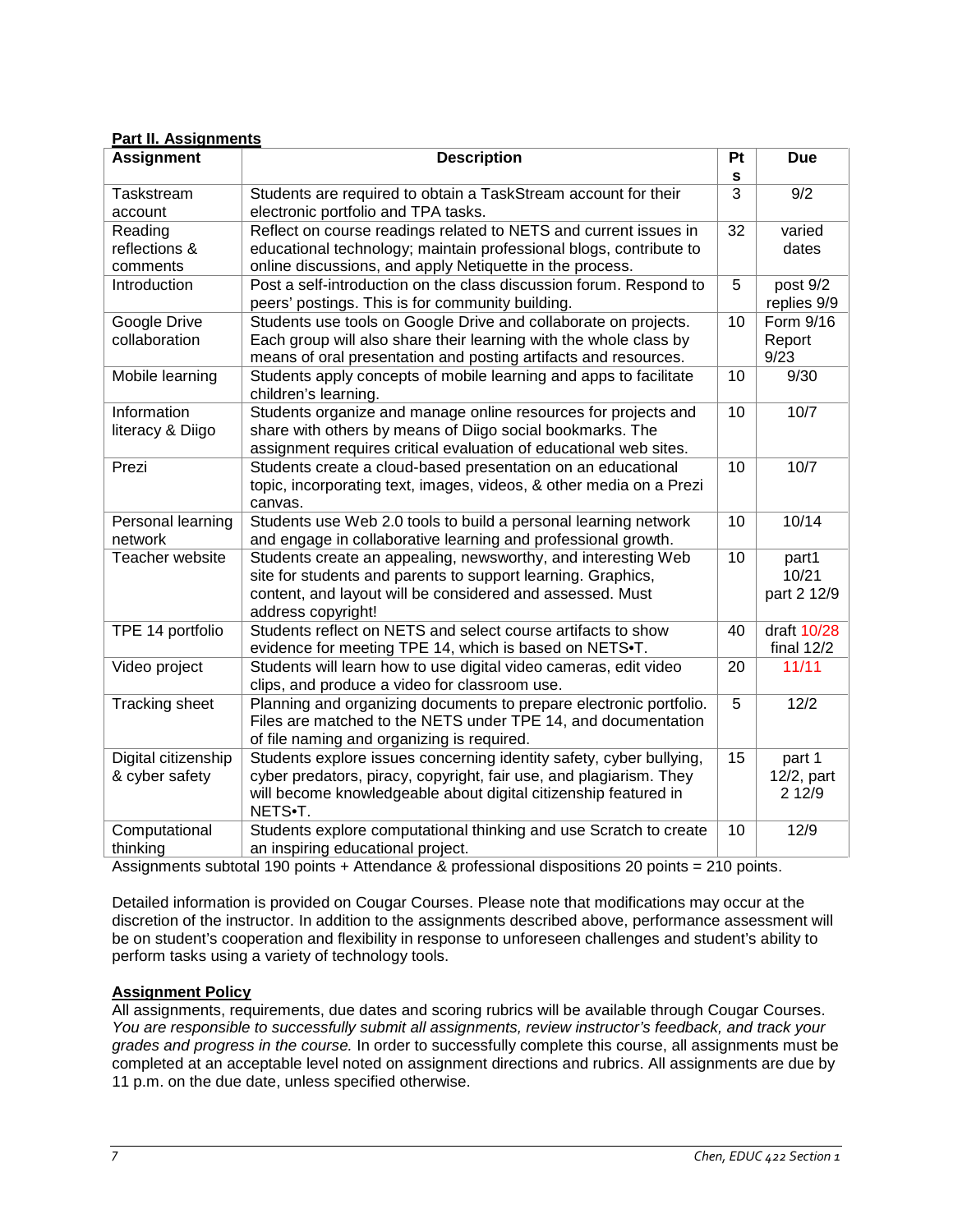*Late assignment policy:* 10% deduction for being one day late, 20% deduction two days late, 30% deduction three days late, and so on. After a week, no assignments will be accepted. If extraordinary circumstances occur, please contact the instructor BEFORE the deadline.

# **Course Grades**

Final grades are calculated on the standard of:

| A: 93% - 100%    | A-: 90% - 92% |  | B+: 87% - 89%    |  | B: 83% - 86%  |  |
|------------------|---------------|--|------------------|--|---------------|--|
| B-: 80% - 82%    | C+: 77% - 79% |  | $C: 73\% - 76\%$ |  | C-: 70% - 72% |  |
| $D: 60\% - 69\%$ | F: below 60   |  |                  |  |               |  |
| - -              |               |  |                  |  |               |  |

Failure to complete this course with a grade of C+ or higher will prohibit a teacher candidate from entering a teaching credential program.